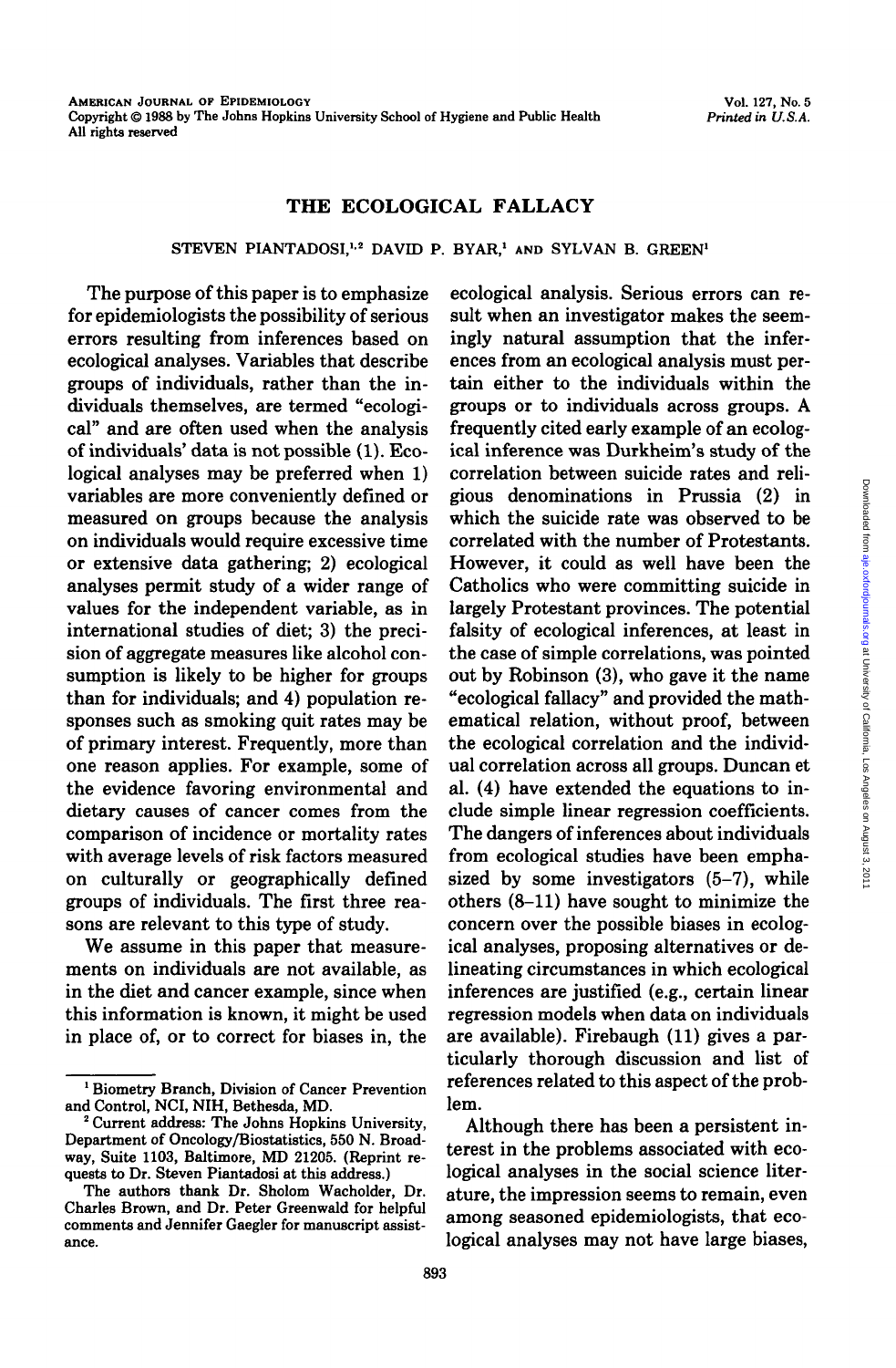at least in certain cases. Such impressions result, in part, from the nonintuitive sound of serious disparity between group level and individual level statistics. Our goal is to provide convincing evidence, intuitively, mathematically, and empirically, of the possibility of important bias in ecological analyses and to clarify some recent work on this topic. We present a hypothetical example of the ecological fallacy and a simple derivation of the relation between the individual correlation and the ecological correlation. We extend this derivation to outline the relation between the individual regression slope and the ecological regression slope. In addition, theoretical observations are supported by an ecological analysis of correlations and regression coefficients for a set of real data, using variables often encountered in epidemiologic practice.

## HYPOTHETICAL EXAMPLE

The ecological fallacy is illustrated in a simple case by considering the hypothetical data in table 1. Although these data are contrived, they are useful since the relevant correlations are evident by inspection or simple calculation. Here, *N* individuals are classified into r groups of equal size  $n_i = k$ . A variable, *X,* is assigned to each individual and has the values of the consecutive inte-

TABLE l *Hypothetical data illustrating the ecological fallacy*

| . .              |         |                  |
|------------------|---------|------------------|
| $\boldsymbol{X}$ | Υ       | Group            |
| 1                | k       |                  |
| $\boldsymbol{2}$ | $k-1$   |                  |
| 3                | $k-2$   | 1                |
|                  |         |                  |
|                  |         |                  |
|                  |         |                  |
| k                |         | 1                |
| $k+1$            | 2k      | $\boldsymbol{2}$ |
| $k+2$            | $2k-1$  | $\boldsymbol{2}$ |
| $k+3$            | $2k-2$  | $\mathbf{2}$     |
|                  |         |                  |
|                  |         |                  |
|                  |         |                  |
| N                | $N-k+1$ | N/k              |

gers from  $k(i - 1) + 1$  to ki in the *i*th group. Within each group, the values of a second variable, Y, are chosen to be the descending consecutive integers from  $ki$  to  $k(i - 1)$  + 1 in the ith group (i.e., the reverse order of the *X's).* These data have the following characteristics. The overall means of *X* and  $Y$ ,  $\overline{X}$  and  $\overline{Y}$ , are equal, as are the withingroup means,  $\bar{X}_i$  and  $\bar{Y}_i$ . Similarly, the overall variances are equal, as are the withingroup variances. The within-group correlation coefficient,  $\rho_i$ , equals  $-1$  for all *i*, but since the group means for *X* and Y are identical, the between-group or ecological correlation,  $\rho_e$ , equals 1. It is easily shown (see Appendix 1), however, that for these data, the overall correlation between *X* and Y, ignoring groups, is

$$
\rho = \frac{N^2 + 1 - 2k^2}{N^2 - 1}
$$

Thus,  $\rho = \rho_i$  only when  $k = N$  (i.e., a single group), and  $\rho = \rho_e$  when  $k = 1$  or as  $N \rightarrow \infty$ and  $k \ll \infty$ . In instances like this, however, in which there is an appreciable group effect (i.e., the expected value of Y given *X,*  $E(Y|X)$ , is not the same in all groups), the correlation of interest is neither  $\rho$  nor  $\rho_e$ but the average within-group correlation,  $\rho_w$  (defined later), which in the present example equals  $-1$  since all  $\rho_i$  are the same. For this example, the value of  $\rho$  always exceeds 0.5, 0.92, and 0.98, respectively, for two, five, and 10 groups, whatever the number of subjects in each group. Furthermore, since the overall and within-group variances for *X* and Y are equal, the linear model

$$
Y = \alpha + \beta X
$$

and its ecological counterpart

$$
\overline{Y}_i = \alpha_e + \beta_e \overline{X}_i
$$

would give estimates  $\hat{\beta} = \rho$  and  $\hat{\beta}_e = \rho_e$ . This simple example demonstrates maximal disparity between the ecological correlation or the ecological regression slope, and the corresponding overall or withingroup estimates.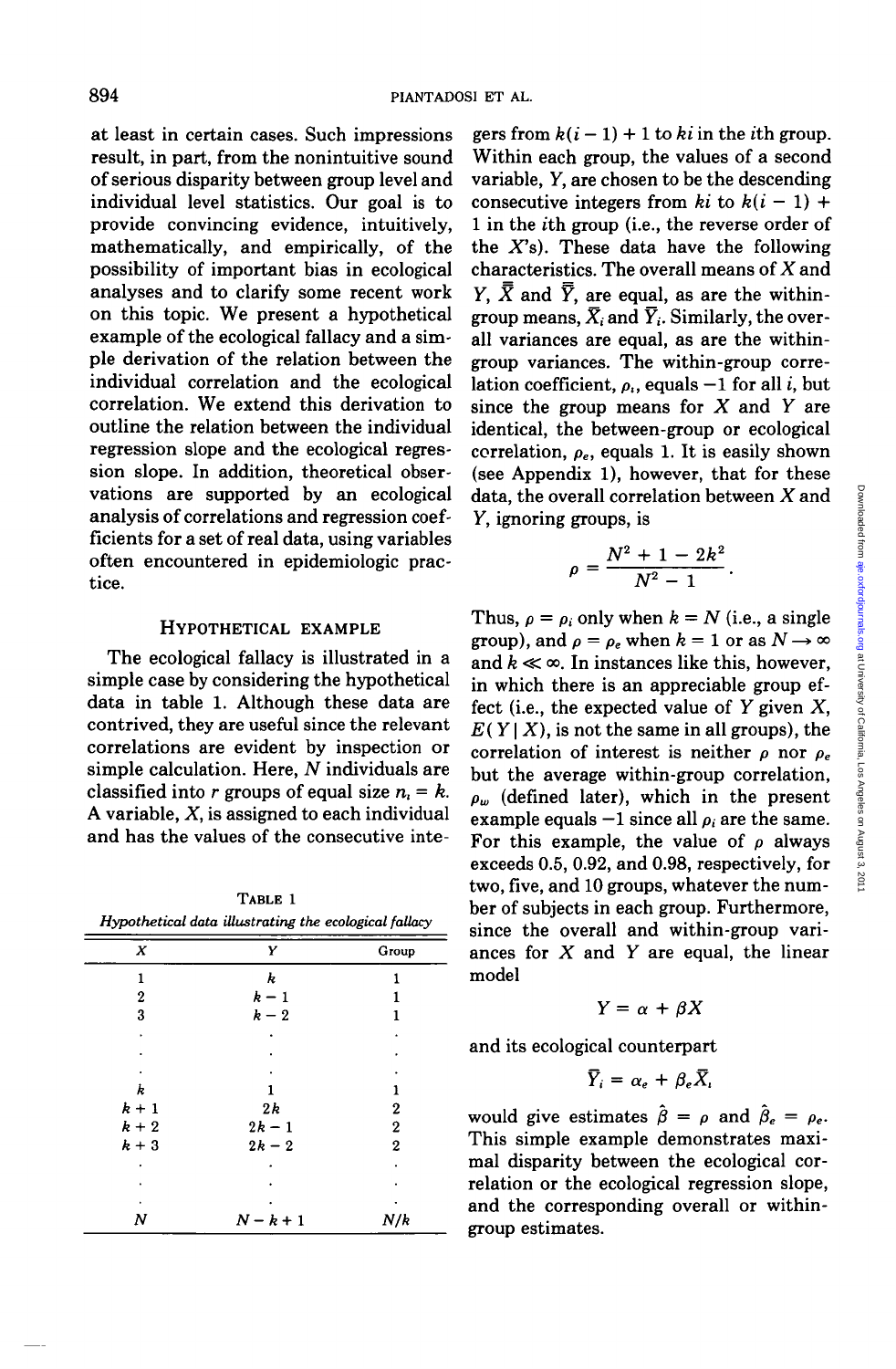## DERIVATION OF GENERAL RELATIONS

To understand the source of the ecological fallacy in the general case, consider *N* individuals classified into *r* groups of size  $n_i$ , where  $i = 1, 2, \ldots, r$ , and a single covariate, *X,* linearly related to a response Y for each individual. The relation between ecological analyses and other analyses based on individuals can be seen by appropriate partitions of the total sums of squares and cross-products. Define

$$
X\ldots=\sum_{i=1}^r\sum_{j=1}^{n_i}X_{ij}=N\bar{\bar{X}},
$$

and an analogous definition for Y. For notational convenience, sums of squares and cross-products are denoted by *T* (total), *W* (within groups), or *E* (ecological or between groups), with subscripts indicating the variables involved. Thus, in the usual analysis of covariance (12) (table 2),  $T_{xx}$  is the total sum of squares of  $X$ ,  $W_{xy}$  is the withingroups sum of cross-products of *X* and Y, and  $E_{yy}$  is the between-groups sum of squares of Y. The total sum of crossproducts about the mean across all individuals may be partitioned into within-group and between-group components as follows:

$$
T_{xy} = \sum_{i=1}^{r} \sum_{j=1}^{n_i} (X_{ij} - \overline{\overline{X}})(Y_{ij} - \overline{\overline{Y}})
$$
  
=  $W_{xy} + E_{xy}$ 

where

$$
W_{xy} = \sum_{i=1}^r \sum_{j=1}^{n_i} (X_{ij} - \bar{X}_i)(Y_{ij} - \bar{Y}_i),
$$

and

$$
E_{xy}=\sum_{i=1}^r n_i(\bar{X}_i-\bar{\bar{X}})(\bar{Y}_i-\bar{\bar{Y}}).
$$

The corresponding formulas for the sum of squares of  $X$  (or  $Y$ ) are obtained by replacing Y with *X* (or *X* with Y) in these equations. The between-group or ecological sums of squares and cross-products are weighted by the number of individuals in each group. The correlation coefficient between *X* and Y, ignoring groups, is

$$
\rho = \frac{T_{xy}}{\{T_{xx}T_{yy}\}^{\nu_2}} = \frac{E_{xy}}{\{T_{xx}T_{yy}\}^{\nu_2}} + \frac{W_{xy}}{\{T_{xx}T_{yy}\}^{\nu_2}}.
$$
 (1)

Rewriting equation 1 as

$$
\rho = \frac{\{E_{xx}E_{yy}\}^{34}}{\{T_{xx}T_{yy}\}^{34}} \cdot \frac{E_{xy}}{\{E_{xx}E_{yy}\}^{34}}
$$

$$
+ \frac{\{W_{xx}W_{yy}\}^{34}}{\{T_{xx}T_{yy}\}^{34}} \cdot \frac{W_{xy}}{\{W_{xx}W_{yy}\}^{34}}, \quad (2)
$$

we may now define the *ecological correlation*

$$
\rho_e = \frac{E_{xy}}{\left\{E_{xx}E_{yy}\right\}^{\nu_a}},
$$

and the *average within-group correlation*

$$
\rho_w = \frac{W_{xy}}{\left\{W_{xx}W_{yy}\right\}^{V_2}},
$$

so that

$$
\rho = \left\{ \frac{E_{xx} E_{yy}}{T_{xx} T_{yy}} \right\}^{\nu_2} \rho_e + \left\{ \frac{W_{xx} W_{yy}}{T_{xx} T_{yy}} \right\}^{\nu_2} \rho_w. \quad (3)
$$

Note that  $\rho_w$  is not influenced by group effects. Some additional definitions will show that this last result is equivalent to that given originally by Robinson (3). Details are given in Appendix 2.

In an analogous fashion, we may define

|  | TABLE 2 |                                  |
|--|---------|----------------------------------|
|  |         | A general analysis of covariance |

|                |                | is general analysis of coodinaince |                             |                |  |
|----------------|----------------|------------------------------------|-----------------------------|----------------|--|
|                |                |                                    | Sum of squares and products |                |  |
| Source         | df             | $\Sigma x^2$                       | $\Sigma$ xy                 | $\Sigma$ $y^2$ |  |
| Between groups | $r-1$          | $E_{xx}$                           | $E_{xy}$                    | $E_{\rm{yy}}$  |  |
| Within groups  | $\sum n_i - r$ | $W_{xx}$                           | $W_{xy}$                    | $W_{yy}$       |  |
| Total          | $\sum n_i-1$   | $T_{xx}$                           | $T_{xy}$                    | $T_{\rm{w}}$   |  |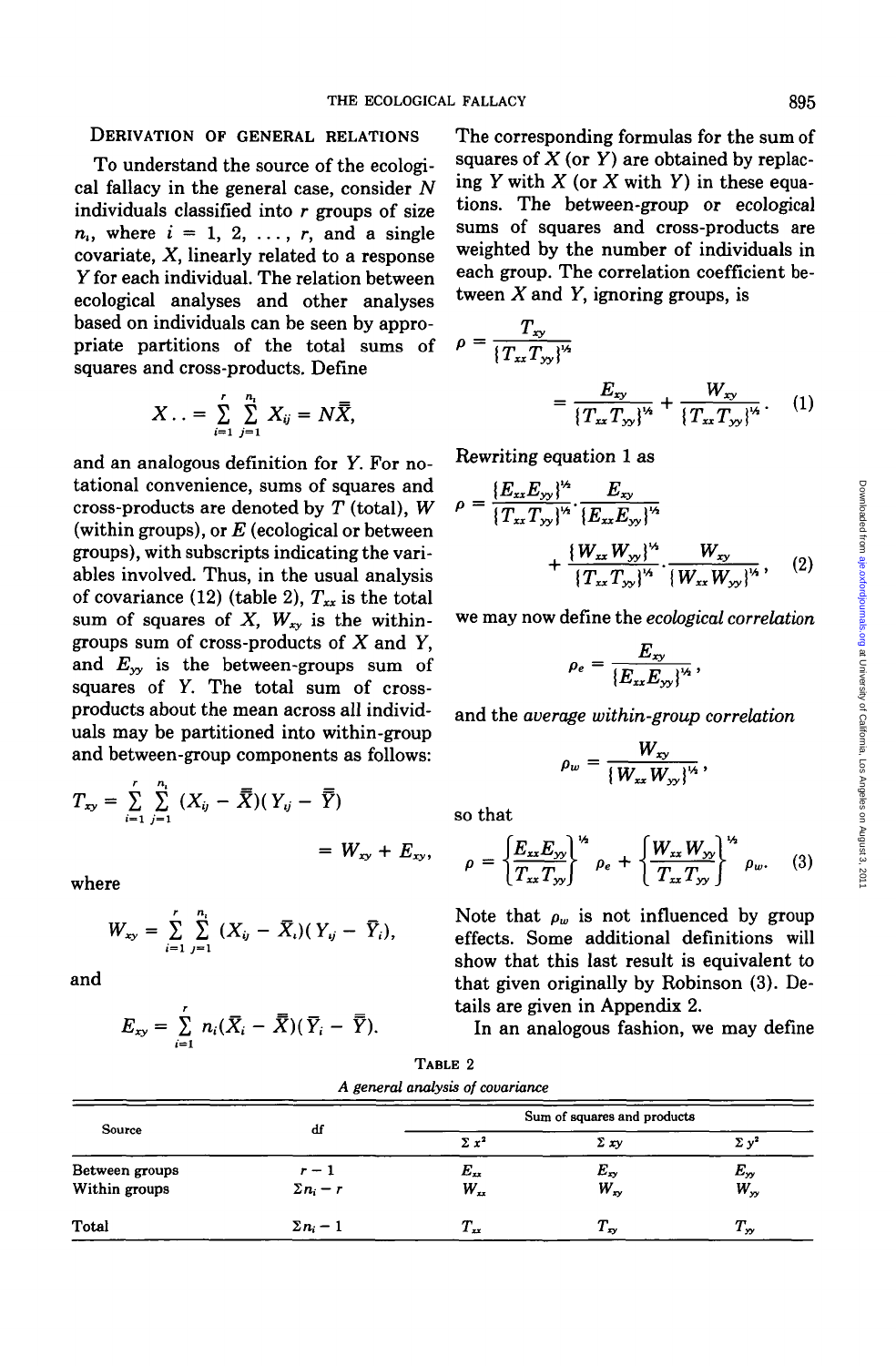the regression coefficients

$$
\beta = \frac{T_{xy}}{T_{xx}},
$$

$$
\beta_e = \frac{E_{xy}}{E_{xx}},
$$

and

$$
\beta_w = \frac{W_{xy}}{W_{xx}},
$$

and show that

$$
\beta = \frac{E_{xx}}{T_{xx}} \beta_e + \frac{W_{xx}}{T_{xx}} \beta_w, \qquad (4)
$$

where  $\beta$ ,  $\beta_e$ , and  $\beta_w$  are the overall regression slope, *ecological regression* slope, and the *average within-group regression* slope, respectively. This can be written

$$
\beta_e = \frac{T_{xx}}{E_{xx}} \beta - \left\{ \frac{T_{xx}}{E_{xx}} - 1 \right\} \beta_w
$$

$$
= \beta_w + \frac{T_{xx}}{E_{xx}} (\beta - \beta_w), \quad (5)
$$

with the first equality being the relation given by Duncan et al. (4).

## ANALYSIS OF GENERAL RELATIONS

In the absence of group effects, the regression coefficient of interest is *0,* whereas when group effects are present,  $\beta_w$ is a more appropriate description of the data. In fact, when group effects are absent,  $\beta = \beta_w$ , so that  $\beta_w$  is always the regression coefficient of interest. The ecological fallacy consists of incorrectly assuming that, when group effects are present,  $\beta_e = \beta_w$ .

We can see immediately from equation 4 that the coefficients of  $\beta_e$  and  $\beta_w$  sum to 1, so that  $\beta$  is always a weighted average of the ecological and within-group regression slopes. The consequence of this is that *p* either lies between  $\beta_e$  and  $\beta_w$  (although the order of  $\beta_e$  and  $\beta_w$  cannot be predicted) or, when there are no group effects,  $\beta = \beta_e =$  $\beta_w$ . More generally, however, there are group effects so that  $\beta$  and  $\beta_w$  are unequal, and thus  $\beta_e$  and  $\beta_w$  are also unequal. For regression coefficients, the notion of sepa-

rating "cross-level" bias into aggregation bias (the difference between  $\beta$  and  $\beta_e$ ) and specification bias (the difference between *P* and  $\beta_w$ ) (1) is not meaningful since both biases either occur together or not at all, as implied by Firebaugh (11). In fact, it may easily be shown that

$$
\beta_e - \beta = \frac{W_{xx}}{E_{xx}} (\beta - \beta_w),
$$

further emphasizing that aggregation bias and specification bias do not occur separately.

The results for correlation coefficients are similar. The multipliers of  $\rho_e$  and  $\rho_w$  in equation 3 do not, however, sum to 1, so that  $\rho$  is not always constrained as  $\beta$  was. For correlations, the ecological fallacy consists of incorrectly assuming that  $\rho_e$  estimates either  $\rho$  or  $\rho_w$ .

The point has been correctly made (1, 10, 11) that ecological correlations are likely to be poorer estimates of their individual counterparts than ecological regression slopes. This is because correlations depend on the relative dispersions of *X* and *Y* and thus are determined by the design of the experiment. Note that

$$
\rho_w = \beta_w \left\{ \frac{W_{xx}}{W_{yy}} \right\}^{\nu_s}
$$
 and  $\rho_e = \beta_e \left\{ \frac{E_{xx}}{E_{yy}} \right\}^{\nu_s}$ .

Selecting groups specifically because they differ in  $\bar{X}_i$  will tend to increase the variance of  $\bar{X}_i$  compared with the variance of  $\overline{Y}_i$ , and therefore increase the ecological correlation. In the absence of group effects in regression  $(\beta = \beta_e = \beta_w)$ , the correlations can nevertheless differ, and the relation of  $\rho_e$  and  $\rho_w$  will depend on how the groups are chosen. Although demonstrating that  $\rho_e \neq 0$  can be useful, its actual value seems quite arbitrary. If the goal is to make statements about *Y* on the basis of *X,* then in this situation,  $\beta_e$  is a more useful quantity than  $\rho_e$ .

It has been stated by some writers (see for example Stavraky (13) and Kleinbaum et al. (14)) that ecological associations are frequently an overestimate of the magni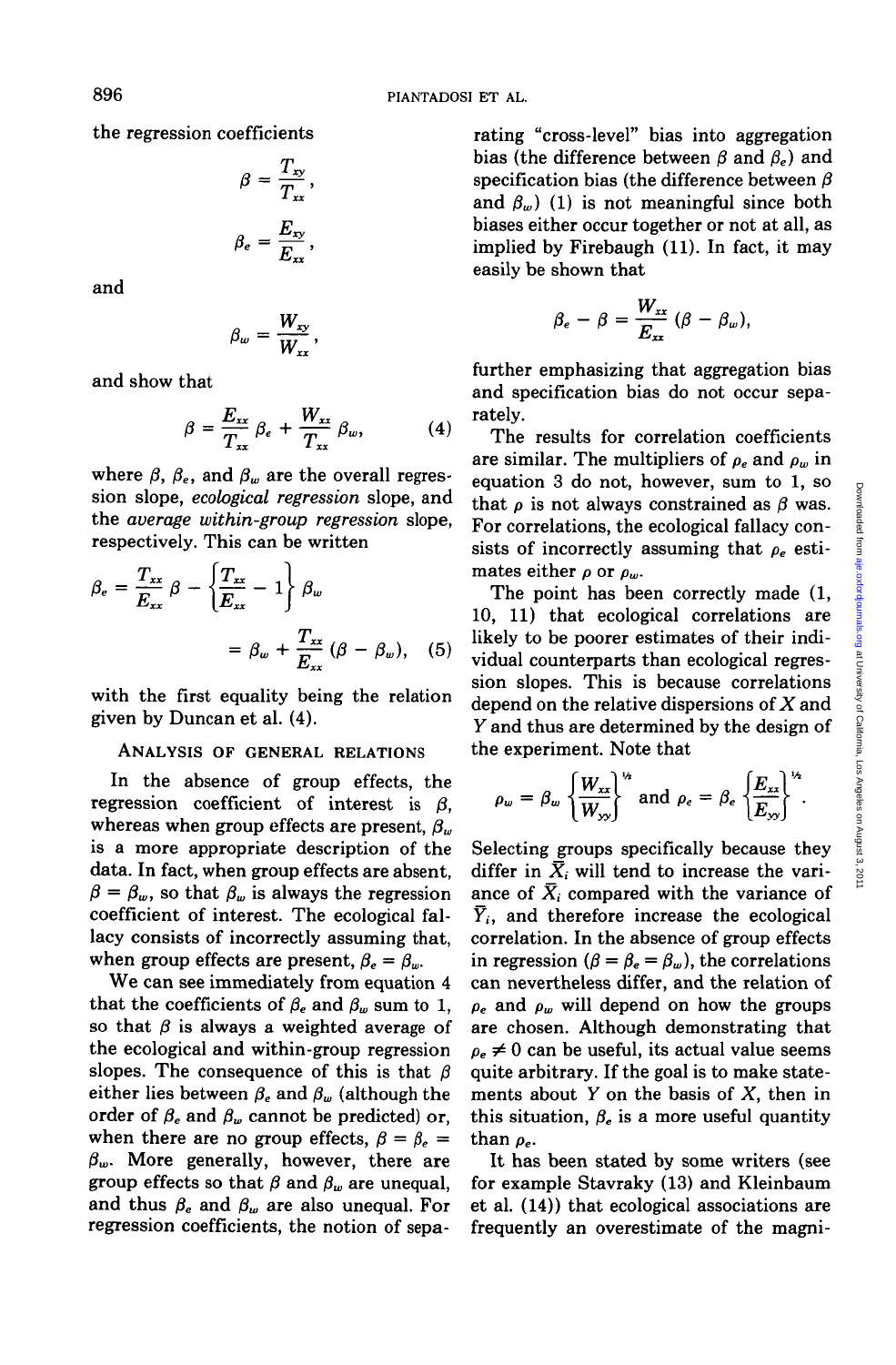tude of the underlying individual effects. While this is always possible, we can find no justification for assuming that it is more likely than the alternative. As noted above, in the absence of group effects, the selection of groups will affect  $\rho_w$  (and may well tend to increase correlations). When group effects do, however, exist (which is quite likely in epidemiologic studies), the bias can be in either direction.

The concept of group effects in regression can be expressed in other ways. As stated above, by group effects we mean that  $E(Y|X)$  is not the same in all groups or, equivalently, that  $\beta \neq \beta_e \neq \beta_w$  (i.e., there is cross-level bias). Thus, group membership is related to some confounding factor(s) which affects the observed relation between *X* and Y. Firebaugh (11) addresses this situation by considering a regression of the form  $Y = \alpha + \beta X + \gamma \bar{X}_i$ ; the presence of group effects implies that  $\gamma \neq 0$ . Without data on individuals, this situation cannot be detected, yet it is quite likely to exist in epidemiologic studies. Of course, if an investigator is aware of potential confounding variables measured on the groups, these can be included in the ecological regression to decrease the bias (10). The issue to consider is how likely are the groups to differ by other (unmeasured) variables.

A confounder can exist on two levels. A variable could be confounding only on the group level, and thus affect both  $\beta$  (the overall slope for X) and  $\beta_e$  (the ecological slope for X), but not  $\beta_w$ . For example, the variable could be a characteristic of the whole group rather than the individual (e.g., geographic latitude) or the variable could be independent of *X* within groups, but correlated with *X* across groups. If such a variable were known, it could be properly incorporated in an ecological regression. The problem is that variables such as this could well exist but not be identified. If individual level data on *X* and *Y* were available, individual level regression adjusted for group effect would permit unbiased estimation of the desired effect of *X* on *Y.*

Alternatively, a variable could be con-

founding on both the individual and group levels (e.g., age confounding the effect of diet). In this situation, information on the confounder would have to be incorporated into the regression whether at the individual level or the ecological level.

In theory, there is a third alternative in which a variable is confounding on the individual level but is not confounding in linear regression at the group level (because the variable is uncorrelated with group membership). For example, in an investigation of the relation of diet to the risk of colon cancer, sex is a possible confounding factor, but it is conceivable that all groups have essentially the same sex ratio. In this situation, ecological regression might be preferable to unadjusted individual level regression.

# EMPIRICAL STUDY OF ECOLOGICAL CORRELATIONS

We now consider an ecological analysis of data from the Second National Health and Nutrition Examination Survey (NHANES II) in which we can compare individual level and grouped estimates. This study, conducted by the National Center for Health Statistics between 1976 and 1980, was intended to assess the health and nutritional status of the general civilian noninstitutionalized population of the United States (15). Initially, a nationwide probability sample of approximately 28,000 persons was taken with oversampling in those groups thought to be at high risk of malnutrition (low income, preschool children, and the elderly). A 24-hour dietary recall questionnaire was given to a subset of 13,820 adults. From these records, we selected 11 variables for analysis describing or derived from health history, food frequency, and anthropometry (16). Measurements were on continuous scales for dietary measures, height, weight, age, and body mass index (weight in kilograms divided by the square of height in meters), ordered categories for income and education, and binary categories for sex and race (table 3). These variables were selected not because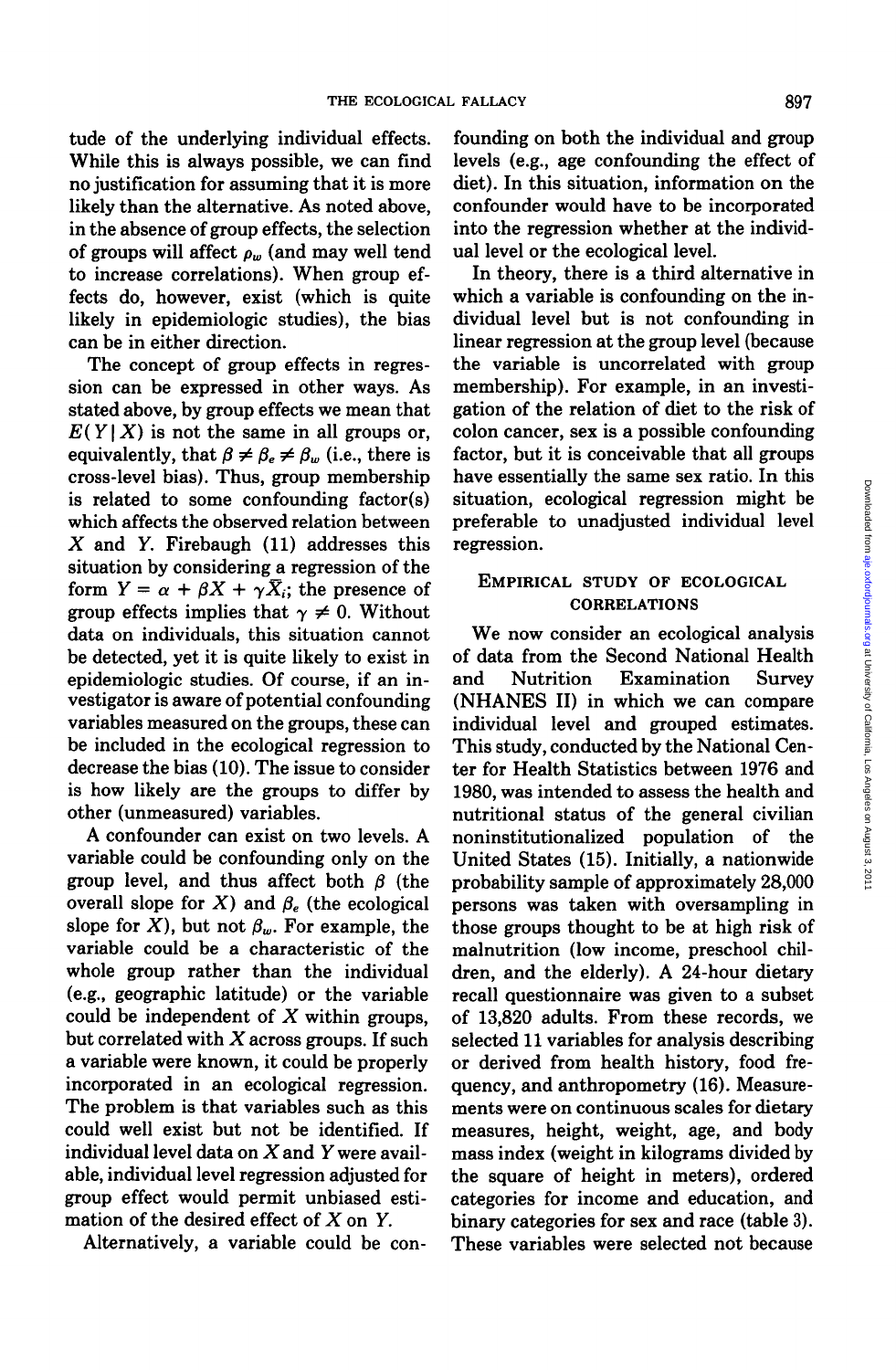TABLE 3

|  | Coding scheme for binary and ordered category |  |
|--|-----------------------------------------------|--|
|  | variables                                     |  |

| Variable                | Code                    |
|-------------------------|-------------------------|
| Sex                     |                         |
| Male                    | 1                       |
| Female                  | $\overline{c}$          |
| Race                    |                         |
| White                   | $\mathbf{1}$            |
| Other                   | $\overline{2}$          |
| Education               |                         |
| None                    | 0                       |
| $1*$                    | 1                       |
| $\mathbf 2$             | $\overline{c}$          |
| 3                       | 3                       |
| $\overline{\mathbf{4}}$ | $\overline{\mathbf{4}}$ |
| 5                       | 5                       |
| 6                       | 6                       |
| 7                       | 7                       |
| 8                       | 8                       |
| 9                       | 9                       |
| 10                      | 10                      |
| 11                      | 11                      |
| 12                      | 12                      |
| $1\dagger$              | 13                      |
| $\boldsymbol{2}$        | 14                      |
| 3                       | 15                      |
| $\overline{\mathbf{4}}$ | 16                      |
| >5                      | 17                      |
| Income‡                 |                         |
| $\leq1$                 | 11                      |
| $1 - 2$                 | 12                      |
| $2 - 3$                 | 13                      |
| $3 - 4$                 | 14                      |
| $4 - 5$                 | 15                      |
| $5 - 6$                 | 16                      |
|                         | 17                      |
| $6 - 7$                 | 18                      |
| $7 - 9$<br>$10 - 15$    | 19                      |
|                         | 20                      |
| $15 - 20$               |                         |
| $20 - 25$               | 21                      |
| >25                     | 22                      |

\* Grade.

t Year of college.

 $\sharp$  ×1,000.

of pathologic behavior but because they represent the type of measurements likely to appear in ecological analyses conducted by epidemiologists. Three levels of aggregation were studied. Because individuals were originally selected for the NHANES II study through one of 64 primary sampling units consisting of counties or county aggregates, the primary sampling unit made

a convenient grouping variable and was the lowest level of aggregation used. Individuals also represented 34 different states which were used as a second level of aggregation. Finally, states were classified into one of six regions (northeast, north central, etc.) for the highest level of aggregation. Primary sampling units contained an average of 216 people with extremes of 130 and 343. Aggregation into states resulted in an average group size of 406 with extremes of 132 and 1,250. The six region sizes were 3,078, 2,869, 3,395, 2,333, 763, and 1,382  $(mean = 2.303)$ .

Table 4 shows a partition of sums of squares and cross-products for the variables income and education (highest grade attained). The between-group sums of squares are weighted by the number of individuals in each area. These quantities are presented here because of their relevance to the derivation of equations 3 and 4 and could be used to calculate the necessary statistics. In practice, however, it is easier to calculate the ecological correlation coefficients and regression parameters directly from suitable statistical software packages without using the intermediate sums of squares. The quantity  $\rho_e$  is a weighted correlation of  $\overline{X}_i$  and  $\overline{Y}_i$  with weights equal to the number of individuals in each group. Similarly,  $\beta_e$  can be calculated as the weighted regression of  $\overline{Y}_i$  on  $\overline{X}_i$  with weights equal to the number of individuals in each group. The quantity  $\rho_w$  may be conveniently calculated from the withingroup sums of squares. These same quantities may be used to calculate  $\beta_w$ . Alternatively,  $\beta_w$  can be calculated as the weighted average of within-group regression slopes; the weights for  $\beta_w$  are the within-group sums of squares about the mean for the independent variable X. Alternatively, in a linear analysis of covariance model that fits a separate intercept for each group, the common slope is  $\beta_w$ .

The behavior of ecological correlations in the NHANES II data can be seen by examining the results in table 5. Significance levels for these estimated correlation coef-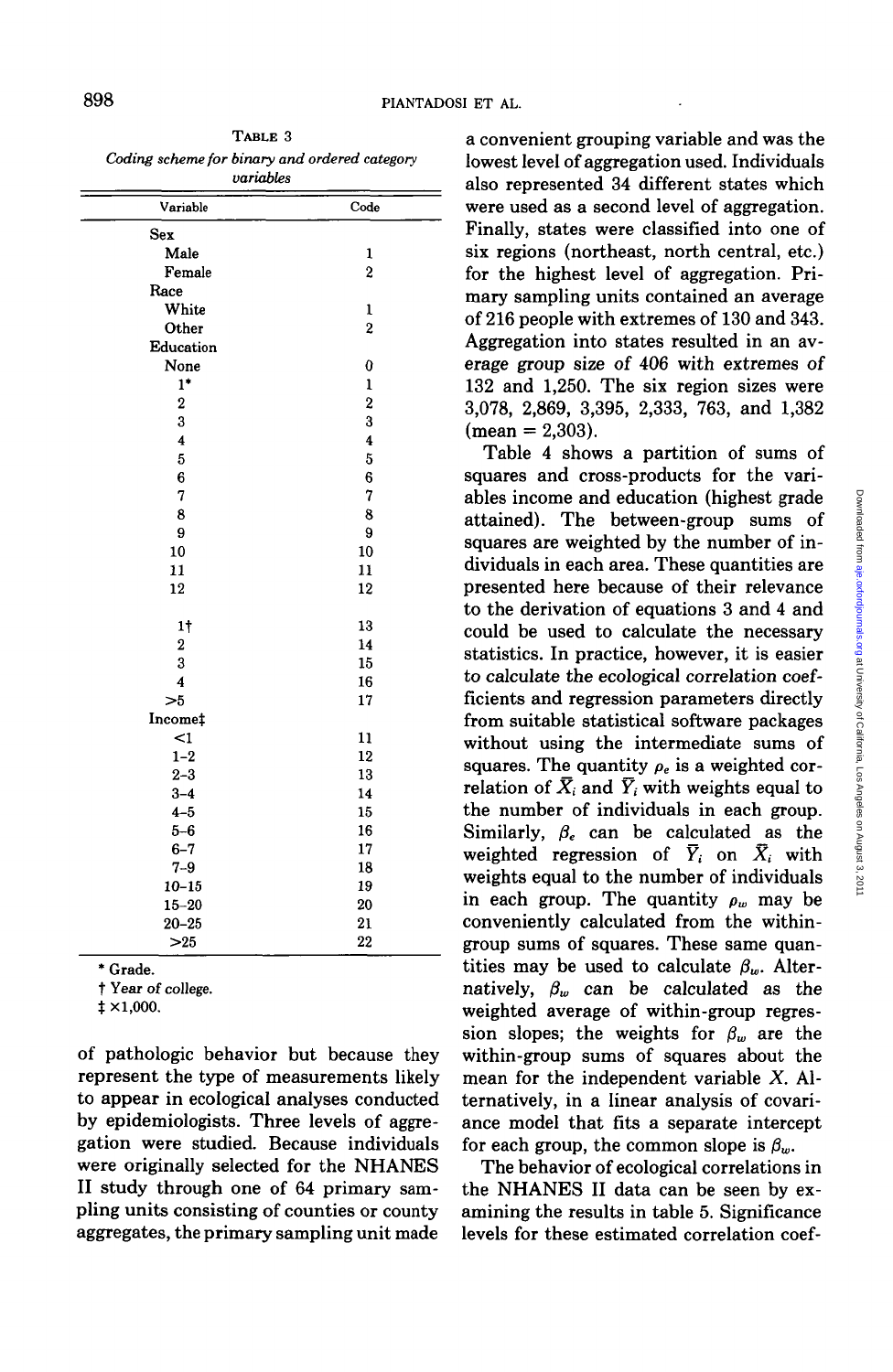| Source                                    | df     | $\Sigma x^2$ | $\Sigma$ xy | $\Sigma y^2$ |
|-------------------------------------------|--------|--------------|-------------|--------------|
| Between primary sampling units            | 63     | 7.761        | 5.468       | 10,609       |
| Individuals within primary sampling units | 13.756 | 92.523       | 30,769      | 143,669      |
| Between states                            | 33     | 5.675        | 4,544       | 8.130        |
| Individuals within states                 | 13.786 | 94,609       | 31,693      | 146,148      |
| Between regions                           | 5      | 2.634        | 3,567       | 4,905        |
| Individuals within regions                | 13,814 | 97,650       | 32,670      | 149,373      |
| Total                                     | 13,819 | 100.284      | 36,237      | 154,278      |
|                                           |        |              |             |              |

TABLE 4 *Analyses of covariance for the NHANES data (* $x = income$ *,*  $y = education$ *)* 

ficients were calculated by comparing *{N —*  $(2)^{1/2} \hat{\rho}/(1-\hat{\rho}^2)^{1/2}$  with the *t* distribution with  $N-2$  df (17), where  $N$  is the number of observations on which the correlation is based. It is apparent that correlations among group averages not only inadequately estimate both the correlation among individuals and the average withingroup correlation but also show no discernible qualitative consistency to this effect. The ecological correlations may under- or overestimate the correlation among individuals, with equally unpredictable significance levels. The average within-area correlations in table 5 are, however, essentially identical to the overall correlation that ignores groups, indicating that for these data, most of the total variation is due to withingroup variation.

Of the 13 variable pairs examined in table 5, four show increasing positive or negative correlation as the level of aggregation increases, three show the reverse pattern, and six are mixed. The levels of statistical significance for testing the hypothesis that the correlation is zero (not shown) may either increase or decrease with higher aggregation. It is not surprising that aggregation fails to preserve the statistical significance of some overall correlations (e.g., raceincome) because of reduced degrees of freedom at higher levels of aggregation, but it is worrisome that nonsignificant individual level statistics can produce significant ecological estimates (e.g., height-body mass index).

The behavior of ecological regression coefficients in the NHANES II data can be seen by examining table 6. Approximate 95 per cent confidence limits were calculated as  $\pm t_{0.975}$  ( $N-2$  df) times the estimated standard error of each regression coefficient. These confidence bounds are useful for testing the hypothesis that a coefficient differs from zero, but they are not as useful for testing the equality of coefficients across levels of grouping because the covariance of two coefficients is not zero. Here again, there appears to be no constant pattern to the relation among the  $\beta$ 's, except that  $\beta$  lies between  $\beta_e$  and  $\beta_w$  as required by expression 4. The order of  $\beta_e$  and  $\beta_w$  is, however, not consistent: The ecological regression coefficients may fluctuate (weight-body mass index), increase (income-education), or decrease (protein-fat) with respect to the overall regression. As for the correlation coefficients, nonsignificant individual level effects may produce significant ecological regressions (heightbody mass index) and, conversely, significant individual level effects may produce nonsignificant ecological regressions (raceincome). This correspondence between the regression and correlation occurs because the significance of the coefficients is assessed using equivalent tests. We note the relative consistency of the distance coologirelative consistency of the dietary ecological regressions in table 6, except at the regional level for two of them, but can offer no theoretical explanation for the observed<br>behavior. For most variables in table 6,  $\beta_w$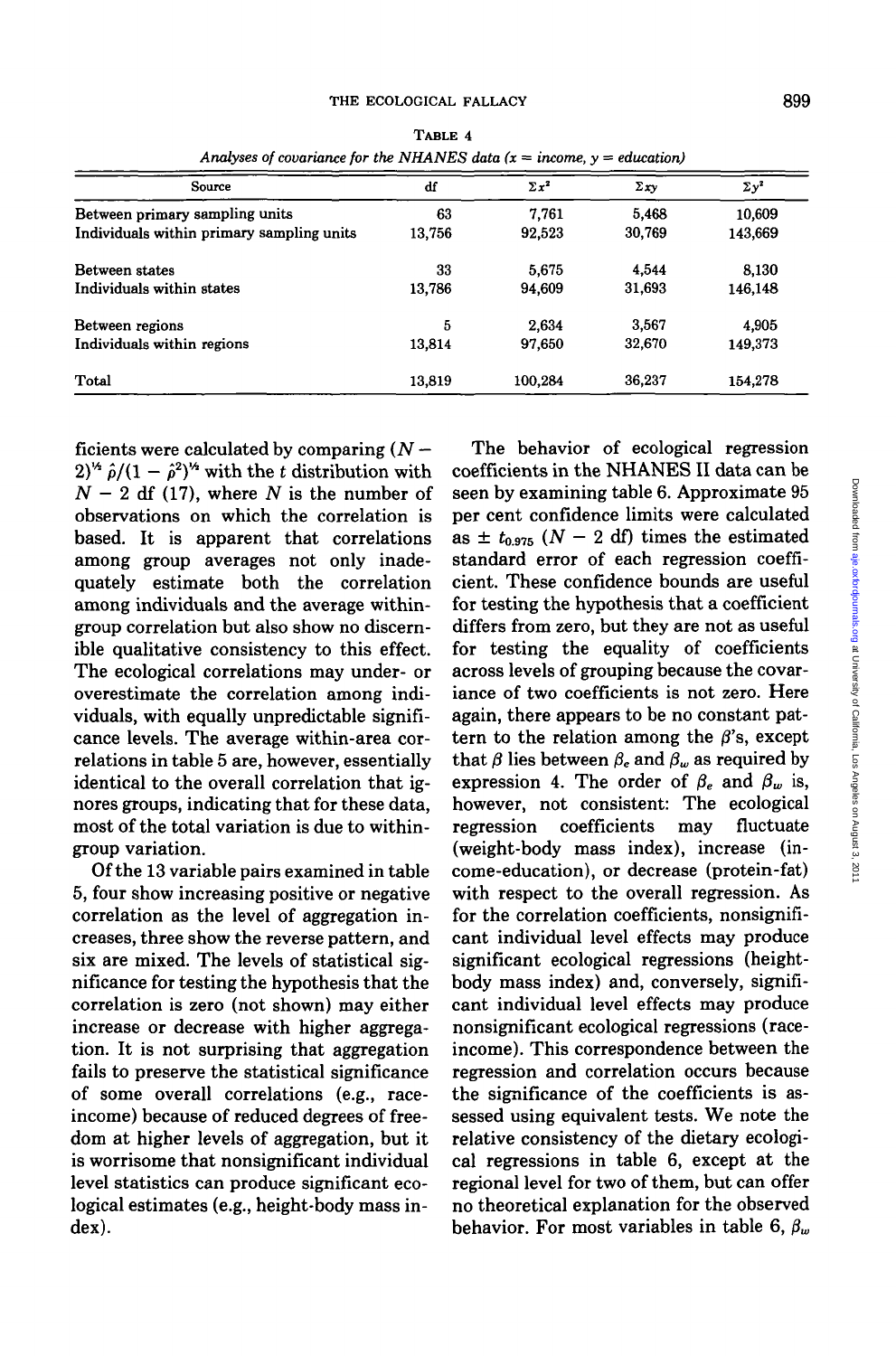| ۵٥     |  |
|--------|--|
| L<br>ĵ |  |
| ¢<br>ı |  |
|        |  |
| ٢      |  |

| Variable pair          | $N = 13,820$<br>ndividua                                                                                                                                                                                                                                                                            | Primary sampling unit $(N = 64)$ |                                                                                                       | State $(N = 34)$                                      |                                                                                                                          | Region $(N = 6)$                                                                                                                                                     |          |
|------------------------|-----------------------------------------------------------------------------------------------------------------------------------------------------------------------------------------------------------------------------------------------------------------------------------------------------|----------------------------------|-------------------------------------------------------------------------------------------------------|-------------------------------------------------------|--------------------------------------------------------------------------------------------------------------------------|----------------------------------------------------------------------------------------------------------------------------------------------------------------------|----------|
|                        | ٩                                                                                                                                                                                                                                                                                                   | ¢                                | å                                                                                                     | å,                                                    | L                                                                                                                        | ¢                                                                                                                                                                    | d        |
| Height-weight          |                                                                                                                                                                                                                                                                                                     |                                  |                                                                                                       |                                                       |                                                                                                                          |                                                                                                                                                                      |          |
| Weight-body mass index |                                                                                                                                                                                                                                                                                                     |                                  |                                                                                                       | $\frac{0.272^*}{0.792}$                               |                                                                                                                          |                                                                                                                                                                      |          |
| Height-body mass index | $\begin{array}{l} 28.685 \\ 6.856 \\ 6.916 \\ 7.323 \\ 8.333 \\ 9.833 \\ 9.833 \\ 9.833 \\ 9.833 \\ 9.833 \\ 9.833 \\ 9.833 \\ 9.833 \\ 9.833 \\ 9.833 \\ 9.833 \\ 9.833 \\ 9.833 \\ 9.833 \\ 9.833 \\ 9.833 \\ 9.833 \\ 9.833 \\ 9.833 \\ 9.833 \\ 9.833 \\ 9.833 \\ 9.833 \\ 9.833 \\ 9.833 \\ 9$ |                                  | $0.504$<br>$0.856$<br>$0.003$                                                                         | $-0.369$<br>0.637<br>0.797<br>0.658<br>0.669<br>0.040 | $0.504$<br>$0.855$<br>$-0.004$                                                                                           | $-3.442$<br>$-3.440$<br>$-3.610$<br>$-3.610$<br>$-3.610$<br>$-3.610$<br>$-3.610$<br>$-3.610$<br>$-3.610$<br>$-3.610$<br>$-3.610$<br>$-3.610$<br>$-3.610$<br>$-3.610$ |          |
| Age-body mass index    |                                                                                                                                                                                                                                                                                                     |                                  |                                                                                                       |                                                       |                                                                                                                          |                                                                                                                                                                      |          |
| Calories-protein       |                                                                                                                                                                                                                                                                                                     |                                  |                                                                                                       |                                                       |                                                                                                                          |                                                                                                                                                                      |          |
| Calories-fat           |                                                                                                                                                                                                                                                                                                     |                                  |                                                                                                       |                                                       |                                                                                                                          |                                                                                                                                                                      |          |
| Protein-fat            |                                                                                                                                                                                                                                                                                                     |                                  | $\begin{array}{l} 6336 \\ 0333 \\ 0334 \\ 0365 \\ 0366 \\ 0367 \\ 0360 \\ 0360 \\ \hline \end{array}$ |                                                       | $\begin{array}{c} 0.325 \\ 0.831 \\ 0.839 \\ 0.898 \\ 0.787 \\ 0.270 \\ 0.146 \\ 0.013 \\ 0.013 \\ 0.013 \\ \end{array}$ |                                                                                                                                                                      |          |
| Income-education       |                                                                                                                                                                                                                                                                                                     |                                  |                                                                                                       |                                                       |                                                                                                                          |                                                                                                                                                                      |          |
| Race-income            |                                                                                                                                                                                                                                                                                                     |                                  |                                                                                                       |                                                       |                                                                                                                          |                                                                                                                                                                      |          |
| Race-education         |                                                                                                                                                                                                                                                                                                     | $-0.054*$                        |                                                                                                       |                                                       |                                                                                                                          |                                                                                                                                                                      |          |
| Race-weight            |                                                                                                                                                                                                                                                                                                     | $-0.233*$                        |                                                                                                       | $0.015*$                                              |                                                                                                                          | $-0.596$<br>$0.098$<br>$0.025$ <sup>+</sup>                                                                                                                          |          |
| Sex-weight             |                                                                                                                                                                                                                                                                                                     | $-0.088$ <sup>+</sup>            |                                                                                                       | $-0.018*$                                             |                                                                                                                          |                                                                                                                                                                      |          |
| Sex-height             | $-0.635$                                                                                                                                                                                                                                                                                            | $-0.377$                         |                                                                                                       | $-0.426$                                              | $-0.637$                                                                                                                 | $-0.555*$                                                                                                                                                            | $-0.314$ |

is close to  $\beta$ , indicating that most of  $T_{xx}$  is due to  $W_{xx}$ . Even when  $\beta_w$  is close to  $\beta$ , the ratio  $T_{xx}/E_{xx}$  can be large, making  $\beta_e$  and  $\beta_w$  different (equation 5).

Examination of the confidence bounds reveals that, in some cases such as heightweight and income-education, the values of  $\beta_e$  are not consistent with the values of  $\beta_w$ . In other words, the disparity between the ecological and individual regression estimates is not due solely to the larger variability of the former but is due, presumably, to a confounding factor. For the protein-fat pair, the ecological regression on regions not only is inconsistent with the individual coefficient but also has the wrong algebraic sign. We note the particularly wide confidence limits for ecological regression coefficients when the independent variable is the binary variable sex. This occurs because the sex ratio differs little across groups, suggesting that in such a situation ecological regression is particularly unwise.

Finally, the results for regressions reversing the role of the dependent and independent variables may be deduced from tables 5 and 6 since the correlation coefficient is the geometric mean of the regression coefficient for *Y* on *X* and that for *X* on Y. The significance levels for the two regressions are the same.

Downloaded from aje.oxfordjournals.org at University of California, Los Angeles on August 3, 2011 at University of California, Los Angeles on August 3, 2011 [aje.oxfordjournals.org](http://aje.oxfordjournals.org/) Downloaded from

## **DISCUSSION**

This paper shows that the relation between  $\beta_e$  and the individual level measurements is not qualitatively constant but depends on the effects of grouping. The case  $\beta = \beta_e = \beta_w$  could arise only when the grouping has no effect on the regression. The emphasis here is, however, on observational studies in which individual level data are unavailable, and hence the assumption of no group effects cannot be verified.

In the case of linearly related variables, the ecological fallacy can be understood as the incorrect equating of between-group ratios of the sums of squares and crossproducts with the relations between the totals (or within groups). When data are

 $p > 0.05$  (nonsignificant).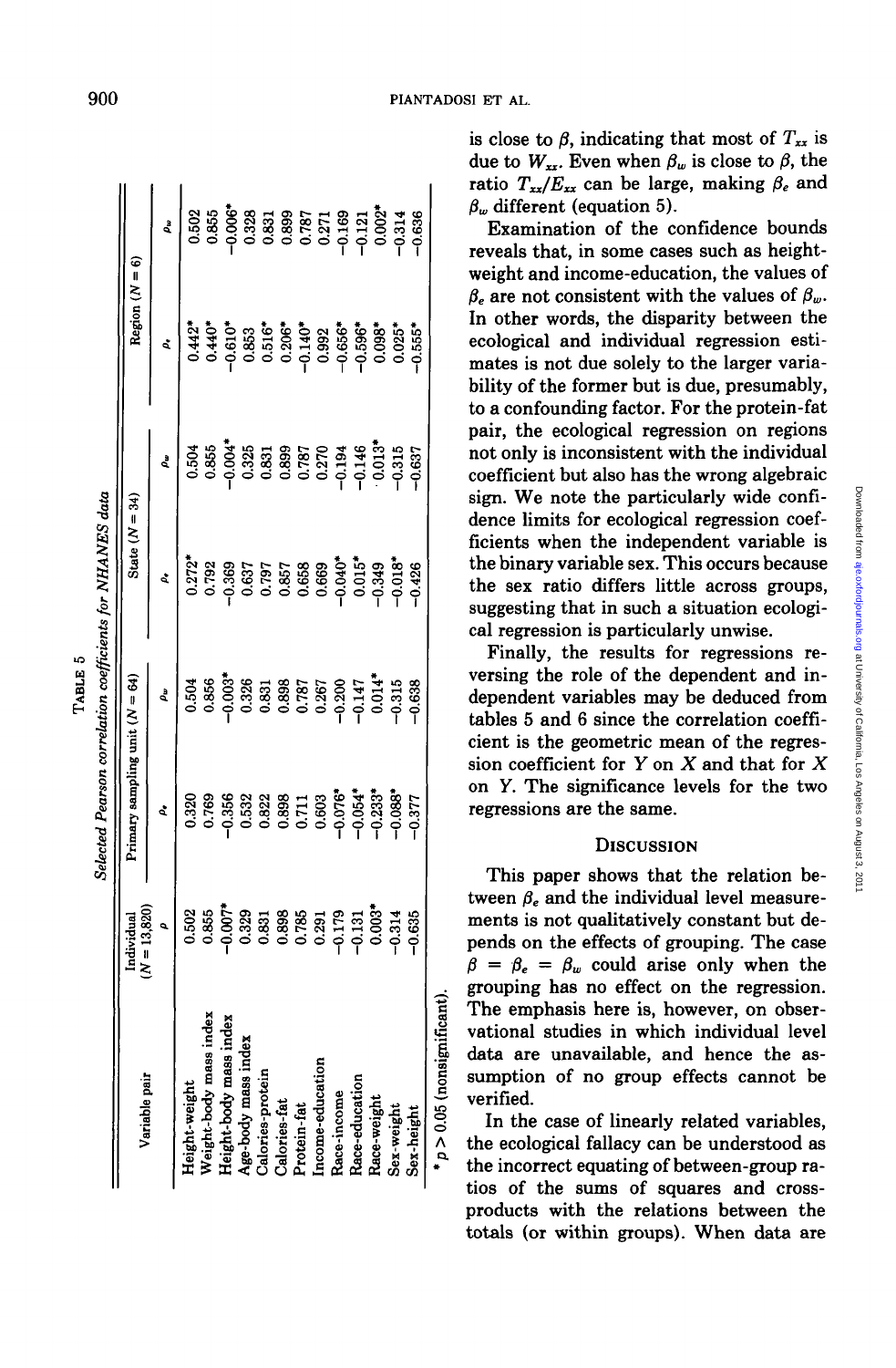|                  |                        |                                 |                              | Selected regression coefficients for NHANES data<br>TABLE 6 |                                |                                                       |                                                        |                                |
|------------------|------------------------|---------------------------------|------------------------------|-------------------------------------------------------------|--------------------------------|-------------------------------------------------------|--------------------------------------------------------|--------------------------------|
| Indepen-         | Dependent              | Individual                      |                              | Primary sampling unit $(N = 64)$                            |                                | Stat $\mathcal{E}(N=34)$                              | Region $(N = 6)$                                       |                                |
| variable<br>dent | variable               | $N = 13,820$<br>$\widehat{e}$   | ď,                           | d.                                                          | ¢,                             | ď,                                                    | ન્ડે                                                   |                                |
| Height           | Weight                 | $0.821*$                        | 0.384                        | 0.827                                                       | 0.345                          | 0.825                                                 | 0.318                                                  | 0.822                          |
|                  | Weight Body mass index | (0.797, 0.845)<br>0.272         | (0.095, 0.672)               | (0.803, 0.851)                                              | $-0.094, 0.784$<br>0.310       | (0.802, 0.849)                                        | $-0.578, 1.215$                                        | 0.799, 0.846                   |
|                  |                        | (0.269, 0.274)                  | (0.231, 0.355)               | (0.269, 0.274)                                              | (0.224, 0.397)                 | (0.269, 0.274)                                        | $-0.344, 0.720$                                        | (0.269, 0.274)                 |
| Height           | Body mass index        | $(-0.012, 0.005)$<br>$-0.004$   | $-0.271, -0.054$<br>$-0.163$ | $(-0.010, 0.007)$<br>$-0.001$                               | $-0.349, -0.017$<br>$-0.183$   | $-0.011, 0.007$<br>$-0.002$                           | $-0.188$                                               |                                |
| Lee              | Body mass index        | 0.084                           | 0.091                        | 0.084                                                       | 0.105                          |                                                       | $(-0.526, 0.151)$<br>0.108                             | $(-0.012, 0.005)$<br>0.084     |
|                  |                        | (0.080, 0.088)                  | (0.054, 0.128)               | (0.080, 0.088)                                              | (0.059, 0.150)                 | (0.079, 0.087)                                        | (0.016, 0.200)                                         | (0.080, 0.088)                 |
| Calories Protein |                        | (0.036, 0.037)<br>0.036         | (0.032, 0.046)<br>0.039      | (0.036, 0.037)<br>0.036                                     | (0.031, 0.055)<br>0.043        | (0.036, 0.037)<br>0.036                               | $(-0.044, 0.112)$<br>0.034                             | (0.036, 0.037)<br>0.036        |
| Calories Fat     |                        | 0.044                           | 0.047                        | 0.044                                                       | 0.043                          | 0.044                                                 | 0.007                                                  | 0.044                          |
| Protein          | Fat                    | (0.044, 0.045)<br>0.886         | (0.041, 0.052)<br>0.776      | (0.044, 0.045)<br>0.887                                     | (0.034, 0.053)<br>0.620        | (0.044, 0.045)<br>0.888                               | $(-0.039, 0.053)$<br>$-0.072$                          | (0.044, 0.045)<br>0.888        |
|                  |                        | $(0.874, 0.897)$ $0.361$        | (0.581, 0.971)<br>0.705      | (0.876, 0.899)<br>0.333                                     | (0.364, 0.875)<br>0.801        | (0.877, 0.900)<br>0.335                               | $(-0.782, 0.637)$<br>1.354                             | (0.876, 0.899)<br>0.335        |
|                  | Income Education       | (0.341, 0.381)                  | (0.468, 0.942)               | (0.312, 0.353)                                              | (0.479, 1.121)                 | (0.315, 0.355)                                        | (1.121, 1.587)                                         | (0.315, 0.354)                 |
| Race             | Income                 | $-1.403$                        | $-0.346$                     | $-1.714$                                                    | $-0.202$                       | $-1.594$<br>$(-1.728, -1.459)$                        | $-6.768$<br>$(-17.566, 4.031)$                         | $-1.320$                       |
| Race             | Education              | $-1.532, -1.274$<br>$-1.277$    | $-1.508, 0.815$<br>$-0.291$  | $-1.854, -1.573$<br>$-1.567$                                | $-2.021, 1.616$<br>0.091       | $-1.494$                                              | $-8.390$                                               | $-1.448, -1.192$<br>$-1.167$   |
|                  |                        | $(-1.438, -1.116)$<br>0.121     | $(-1.651, 1.069)$            | $(1.744, -1.390)$                                           | $(-2.087, 2.269)$              | $(-1.663, -1.326)$                                    | $(-24.067, 7.288)$                                     | $(-1.327, -1.007)$             |
| Race             | Weight                 | $(-0.656, 0.897)$               | $-4.006, 0.121$<br>$-1.943$  | $(-0.155, 1.608)$<br>0.727                                  | $(-6.155, -0.103)$<br>$-3.129$ | $(-0.199, 1.470)$<br>0.636                            | 0.783                                                  | $(-0.672, 0.893)$<br>0.110     |
| Sex              | Weight                 | $-10.548, -9.537$<br>$-10.042$  | $-15.088, 7.334$<br>$-3.877$ | $(-10.572, -9.560)$<br>$-10.066$                            | $-19.663, 17.837$<br>$-0.913$  | $(-10.565, -9.554)$<br>$-10.060$                      | $-70.616, 73.158$<br>$(-10.243, 11.810)$<br>$1.271$    | $-10.550, -9.538$<br>$-10.044$ |
| Sex              | Height                 | $-12.669, -12.166$<br>$-12.417$ | $-13.941$                    | $(-22.633, -5.249)$ $(-12.662, -12.161)$<br>$-12.412$       | $-17.513$                      | $(-30.923, -4.103)$ $(-12.658, -12.157)$<br>$-12.408$ | $(-122.980, 43.125)$ $(-12.664, -12.161)$<br>$-39.929$ | $-12.413$                      |

**\* Regression coefficient.**

\* Regression coefficient.<br>† 95 per cent confidence limits. In some instances, the bounds are asymmetric because of roundoff error. **195 per cent confidence limits. In some instances, the bounds are asymmetric because of roundoff error.**

**ECOLOGICAL FALLACY**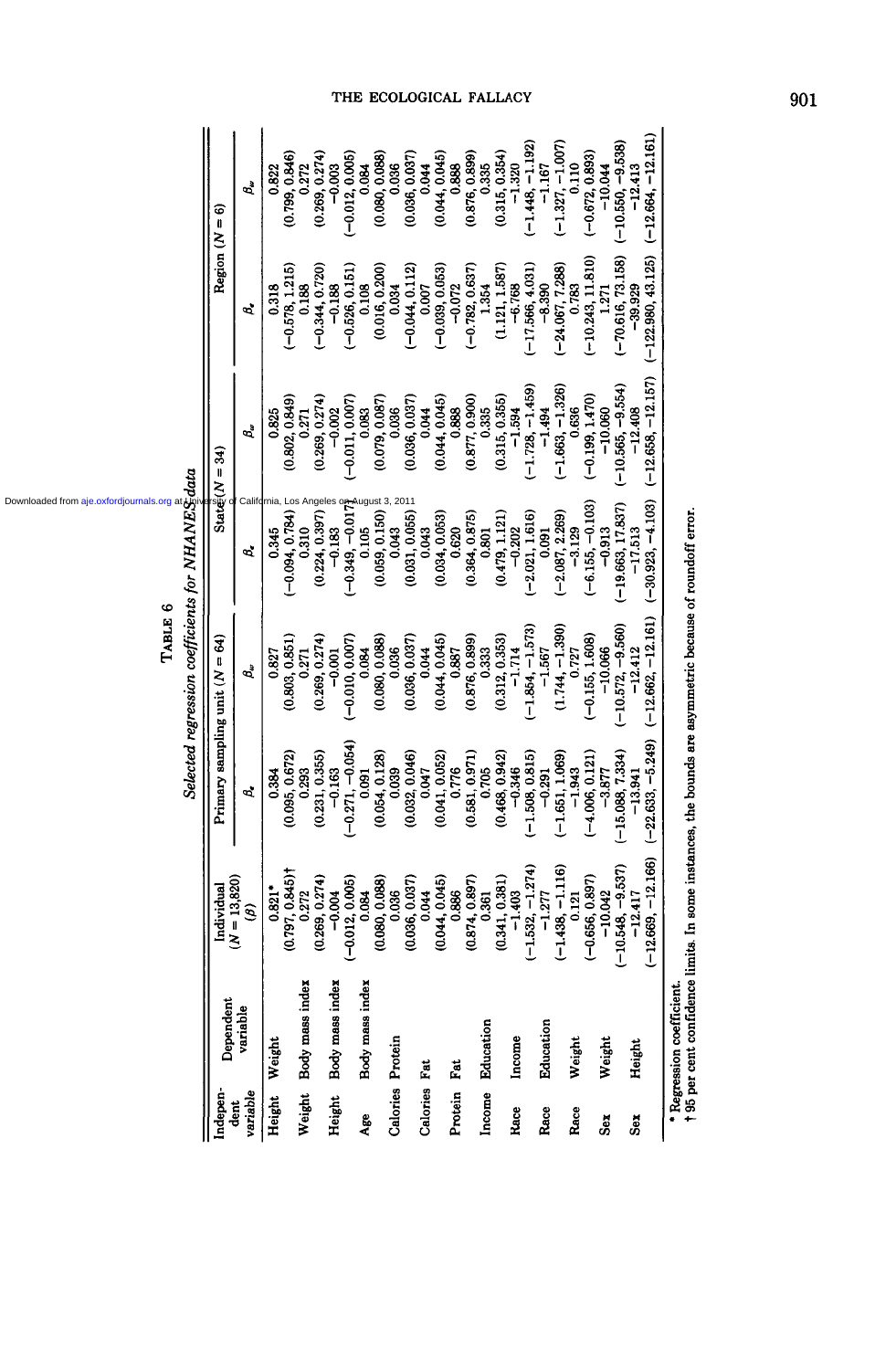available on individuals and the groups to which they were assigned, the ecological analysis is seen to be a part of the usual analysis of covariance. Ecological analyses are, however, incomplete analyses of covariance since, if the information on individuals were available, it could be used to avoid these problems, although covariance adjustment on unplanned experimental data has its own difficulties (18). We believe that the investigator is never justified in interpreting the results of ecological analyses in terms of the individuals who give rise to the data. This may seem to many readers to be an overstatement; however, our theoretical and empirical analyses offer no consistent guidelines for the interpretation of ecological correlations or regressions when data on individuals are unavailable.

We note that the literature on ecological analysis, as well as our derivation above, generally neglects the possibility of interactions. If, after adjustment for confounding, the regression coefficient for *X* is found to differ significantly according to some other variable, that variable and *X* are said to have an interaction (on the scale of measurement being used). In such a situation, one may well be interested in more than the overall slope (whether individual level or ecological) or the average withingroup slope. For example, if the effect of *X* on *Y* were significantly different for males compared with females, then in addition to the coefficient for *X,* the interaction term would also be important. This could only be determined if sex were included in the regression. While in theory this could be done for both individual level and ecological regression, in the latter situation the groups would have to have different sex ratios as well as different values of *X* in order to fit the full regression.

Ecological analyses become flawed in exactly the same circumstances that individual level analyses do, i.e., in the presence of confounding. The consequences of confounding bias in the ecological analysis are more severe, however. With respect to inferences about individuals, the proper role of ecological analyses is to generate new hypotheses which must then be tested using more appropriate experimental or observational methods. To interpret ecological analyses sensibly, the investigator should use outside information to judge the likelihood of serious errors. Additionally, inferences should be confined to the level of observation (or experimentation). These conclusions apply both to simple correlation coefficients and to linear regression slopes. While we are unaware of theory for nonlinear response models, it seems likely that similar problems might arise, and the same caution should be used.

#### **REFERENCES**

- 1. Morgenstern H. Uses of ecologic analysis in epidemiologic research. Am J Public Health 1982;72:1336-44.
- 2. Durkheim E. Suicide: a study in sociology. New York: The Free Press, 1951:153.
- 3. Robinson WS. Ecological correlations and the behavior of individuals. Am Sociol Rev 1950;15:351- 7.
- 4. Duncan OD, Cuzzort RP, Duncan B. Statistical geography. New York: The Free Press, 1961.
- 5. Connor MJ, Gillings D. An empiric study of eco-<br>logical inference. Am J Public Health inference. 1974;74:555-9.
- 6. Kalimo E, Bice TW. Causal analysis and ecological fallacy in cross-national epidemiologic research. Scand J Soc Med I 1973;l:17-24.
- 7. Thind IS. Diet and cancer—an international study. Int J Epidemiol 1986;15:160-3.
- 8. Goodman LA. Ecological regression and the behavior of individuals. Am Soc Rev 1953; 13:663-4.
- 9. Goodman LA. Some alternatives to ecological correlation. Am J Sociol 1959,64:610-25.
- 10. Langbein LI, Lichtman AJ. Ecological inference. Beverly Hills, CA: Sage Publications, 1978.
- 11. Firebaugh G. A rule for inferring individual level relationships from aggregate data. Am Sociol Rev 1978;43:557-72.
- 12. Ostie B, Mensing RW. Statistics in research. Chap 13. Ames, IA: The Iowa State University Press, 1975.
- 13. Stavraky PM. The role of ecologic analysis in studies of the etiology of disease: a discussion with reference to large bowel cancer. J Chronic Dis 1976;29:435-44.
- 14. Kleinbaum DG, Kupper LL, Morgenstern H. Epidemiologic research: principles and quantitative methods. Belmont, CA: Lifetime Learning Publications, 1982:81.
- 15. National Center for Health Statistics. Plan and operation of the Second National Health and Nutrition Examination Survey 1976-1980. Washington, DC: US GPO, 1981. (DHHS publication no. (PHS)81-1317).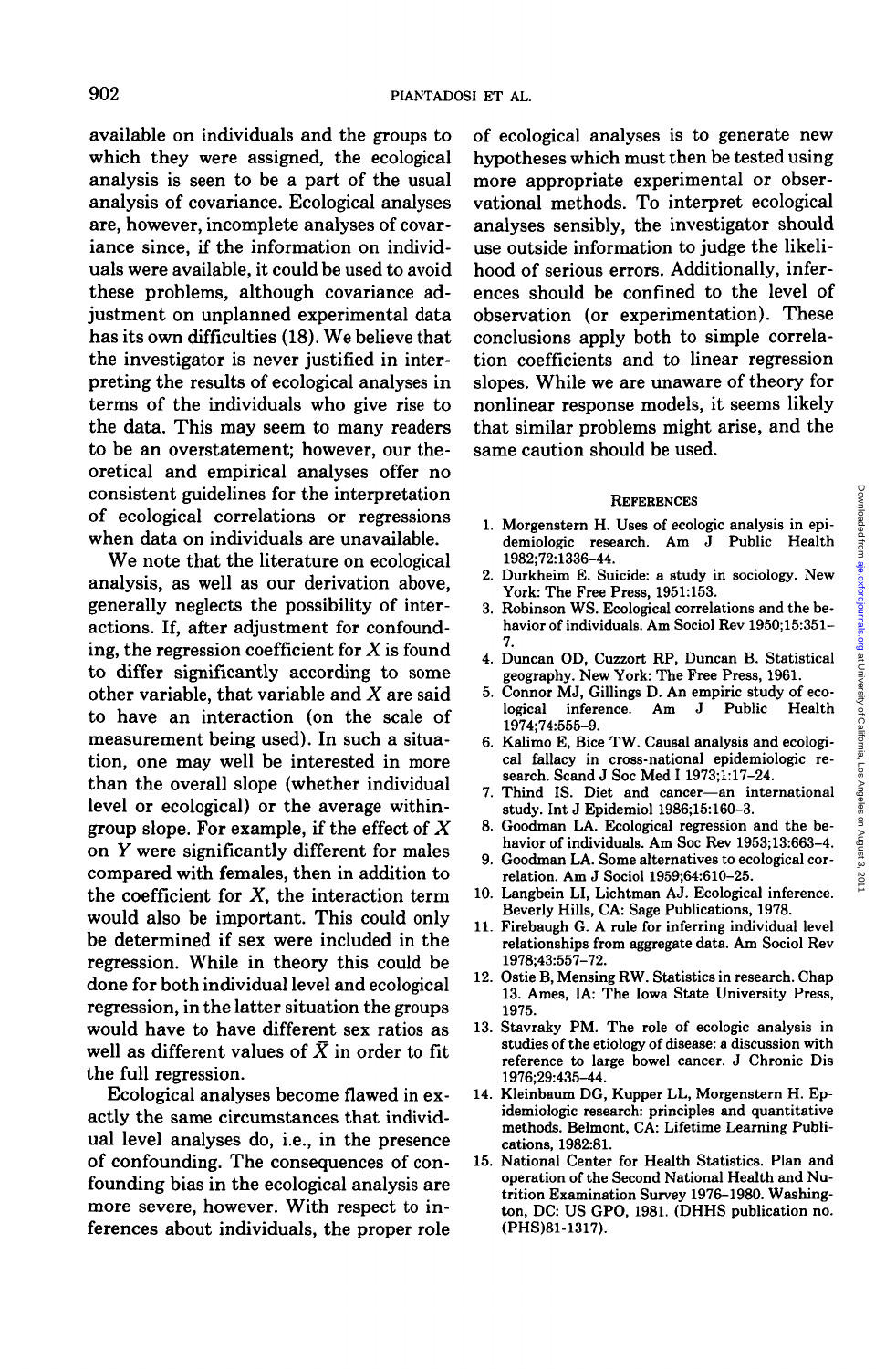- data tape documentation: Health History Tape New York: John Wiley, 1965:413-14.<br>no. 5305, Food Frequency Tape no. 5701, Anthro- 18. Snedecor GW, Cochran WG. Statistical methods. GPO, 1984. Press, 1980.
- 16. National Center for Health Statistics. Public use 17. Brownlee KA. Statistical theory and methodology.<br>
data tape documentation: Health History Tape New York: John Wiley, 1965:413-14.
	- no. 5305, Food Frequency Tape no. 5701, Anthro- 18. Snedecor GW, Cochran WG. Statistical methods, pometry Tape no. 5301. Washington, DC: US Chap 18. Ames, IA: The Iowa State University

### APPENDIX 1

Theorem: For the data in table 1,

$$
\rho = \frac{N^2 + 1 - 2k^2}{N^2 - 1}.
$$
\n(A.1)

Proof: By definition, the overall correlation coefficient is

$$
\rho = \frac{\sum \sum x_{ij} Y_{ij} - N \overline{\overline{X}} \overline{Y}}{\{(\sum \sum X_{ij}^2 - N \overline{\overline{X}}^2) \ (\sum \sum Y_{ij}^2 - N \overline{\overline{Y}}^2)\}^{V_{\alpha}}}
$$

Since  $\sum \sum X_{ij}^2 = \sum \sum Y_{ij}^2$  and  $\overline{\overline{X}} = \overline{\overline{Y}}$ ,

$$
\rho = \frac{\sum \sum X_y Y_y - N\overline{X}^2}{\sum \sum X_y^2 - N\overline{X}^2}.
$$
\n(A.2)

We begin by calculating

$$
\sum_{i=1}^{N/k} X_{ij} Y_{ij} = \sum_{i=1}^{N/k} \sum_{j=1}^{k} ((i-1)k + j)(ik + 1 - j).
$$

Expanding the product and using the relations

$$
\sum_{i=1}^m i = \frac{m(m+1)}{2}
$$

and

$$
\sum_{i=1}^{m} i^2 = \frac{m(m+1)(2m+1)}{6}
$$

yields

 $\sum \sum X_{ij} Y_{ij} = \frac{2N^3 + 3N^2 - k^2N + 2N}{6}$  (A.3)

Similarly,

$$
N\bar{\bar{X}}^2 = \frac{N^3 + 2N^2 + N}{4},
$$
\n(A.4)

and

$$
\sum \sum X_{ij}^2 = \frac{2N^3 + 3N^2 + N}{6}.
$$
 (A.5)

Substituting expressions A.3-A.5 into A.2 yields equation A.I.

### APPENDIX 2

To show that equation 3 is Robinson's result (3), define

$$
\eta_{y}^{2}=\frac{E_{yy}}{T_{yy}},
$$

and

$$
\eta_x^2 = \frac{E_{xx}}{T_{xx}}.
$$